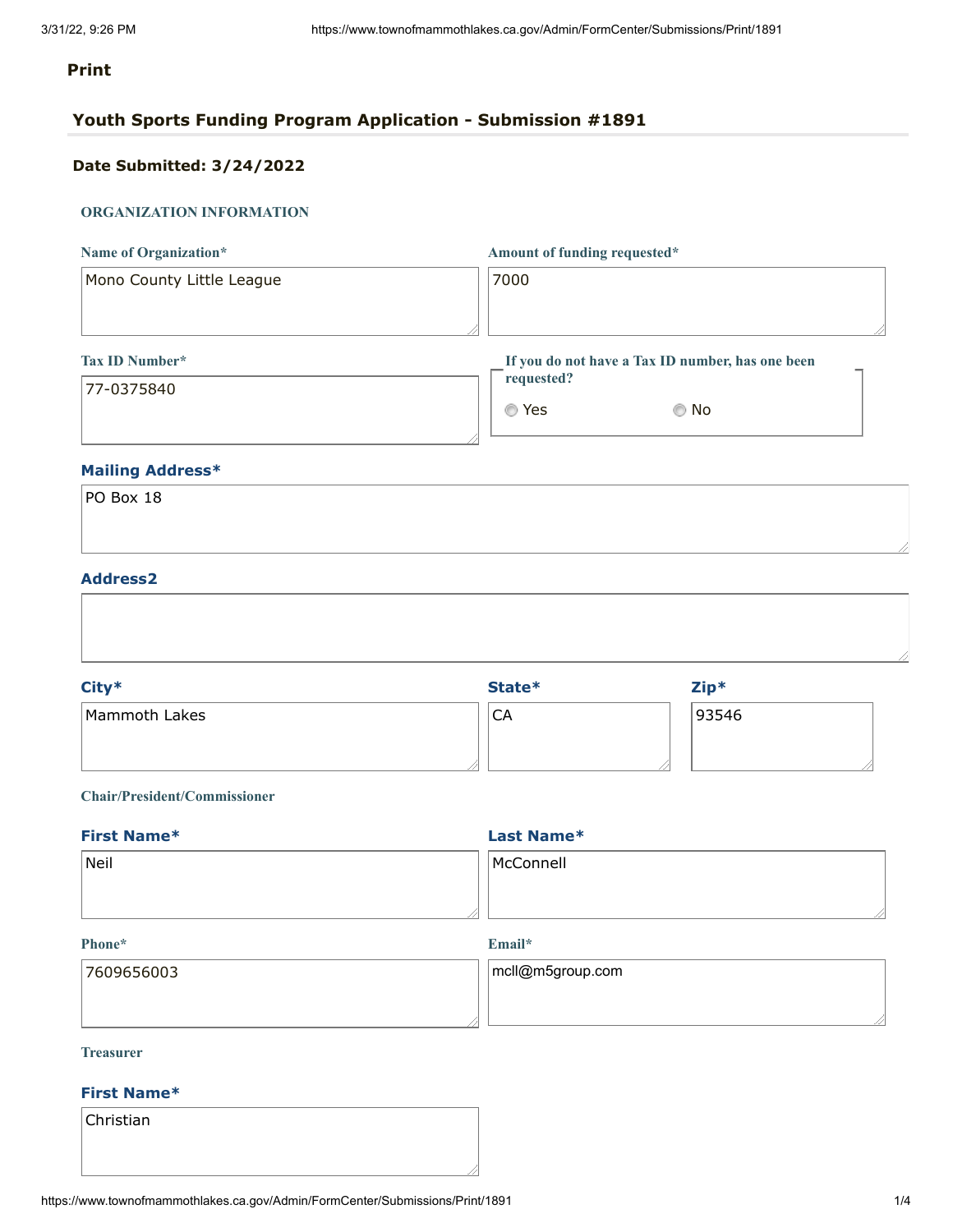### **Last Name\***

| Grimaldo |  |
|----------|--|
|----------|--|

### **Phone\***

**Email\***

| 17607091864 | $ $ cjgrimaldo19@gmail.com |
|-------------|----------------------------|
|             |                            |

### **Purpose of organization\***

To provide a healthy activity for children using the ball field as a classroom to instill discipline, teamwork, sportsmanship, fair play, and to establish a set of values to guide them into adulthood.

### **FUNDING INFORMATION**

### **Amount of funding request\***

7000

**Budget Information Worksheet\*** MCLL - 2021 Youth Sports Funding Budget Information Template.xlsx

## **Youth Sports Funding Budget Information Worksheet** 2021 Budget [Information](https://www.townofmammothlakes.ca.gov/DocumentCenter/View/11932/2021-Youth-Sports-Funding-Budget-Information-Template) Worksheet

Please download, fill in, save, and upload the provided budget information worksheet.

### **Please describe, in itemized detail, how the funds received in 2021 were spent:\***

In 2021, we spent our TOML Youth Sports Funding Grant, \$4,900 on equipment, extraordinary new costs associated with COVID compliance, masks, cleansing, helmets for each player instead of 4-6 per team, extra catchers gear.

### **How many scholarships were awarded by your organization in 2021?**

12

### **Please describe how the requested funding for 2022 will be used:\***

If granted, funds for 2022 would go towards uniforms and equipment. The league continues to grow, increasing by more than 50% over the last 5 years, this requires additional equipment and uniforms. Additionally, the price of many items has increased.

### **What other sources have you pursued to obtain funding?\***

Annual funding comes from Registration Fees, Sponsorships, and Community Grants. Families pay \$95 per child, with possible discounts for "early-bird" registration, multiple children, and coaching. Local businesses support our program via sponsorships with levels ranging from \$50 - \$600 each.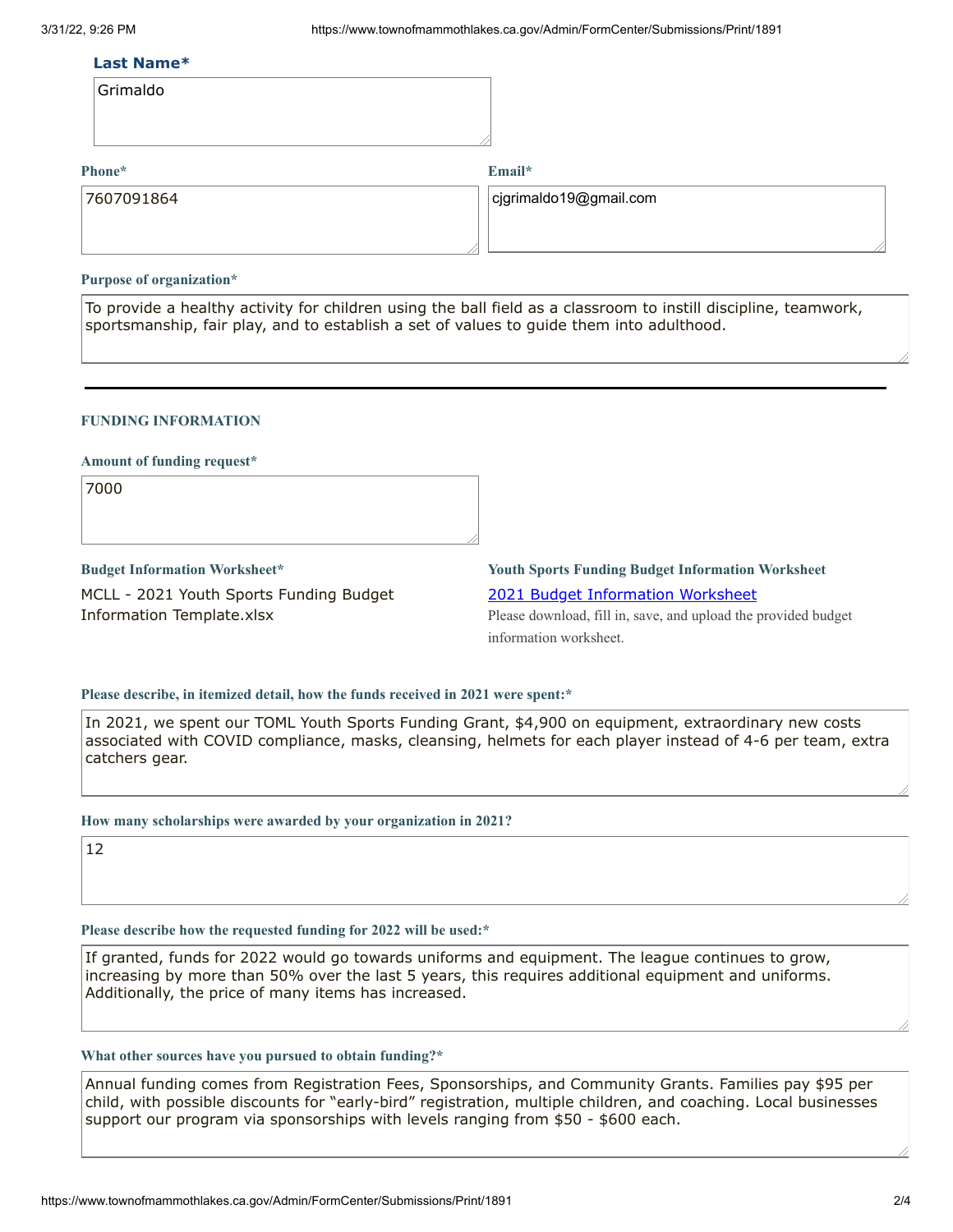**Please upload any documents that will assist in establishing the funding history of the organization:**

| <b>Funding History Documents</b>                      | <b>Funding History Documents</b>                       |
|-------------------------------------------------------|--------------------------------------------------------|
| Choose File   No file chosen                          | Choose File   No file chosen                           |
| <b>Funding History Documents</b>                      | <b>Funding History Documents</b>                       |
| Choose File   No file chosen                          | Choose File   No file chosen                           |
| Do you have a Facility Use Agreement with the Town of | Are any Town/County resources (e.g., parks, fields, or |
| <b>Mammoth Lakes?*</b>                                | facilities) used by the organization?*                 |
| ◉ Yes                                                 | ◉ Yes                                                  |
| © No                                                  | © No                                                   |

If yes, indicate the nature of the usage, the estimated number of participant hours, and any expenses incurred by your **organization for the prep and maintenance of the facility used by your organization.**

We mainly use fields at Shady Rest, Whitmore, Lee Vining, Bridgeport, and occasionally Crowley (likely more now with new dirt!). Our season runs from late March through mid-July, including pre-season practice, regular season, and post-season All-Star play. During that time, we estimate 14,880 youth participation hours total, which includes 7,680 hours of practice time (240 kids x 32 hours) and 7,200 hours of game time (240 kids x 30 hours). All of our coaches are volunteers so there is no expense when they do work on the fields.

### **PROGRAM INFORMATION**

### **Duration of the program's season (days per year):\***

Our program lasts approximately 12 weeks or 84 days. Those days consist of: Pre-season 30 days, Season 45 days, Post-season/All-Stars 20-30 days but could go longer.

### **Number of registered youth participants in 2021\***

236

### **Number of Mono County full-time residents:\***

All of our participants are full-time residents of Mono County, as per Little League National regulations. Of those based on current registrations in 2022, approximately 74% live in Mammoth Lakes, Crowley, or Toms Place/Sunny Slopes. 19% live in June Lake and Lee Vining. The remaining 7% in Bridgeport and Coleville

Number of adult volunteer hours involved with the program (specific program set up, maintenance, etc. - provide details):\*

We are an organization run entirely by volunteers. Our board consists of 17 volunteer positions and for 2022 we estimate that we will have a total of approximately 100 adult volunteers register. We estimate that well over 6,625 volunteer hours go into our program, including approximately 6,075 hours of coaching time (27 teams x 10 weeks x 3 days per week x 2.5 hours per day x 3 volunteers per team), 100 hours of board meeting time, 300 hours of event/program preparation, and 150 hours of miscellaneous tasks.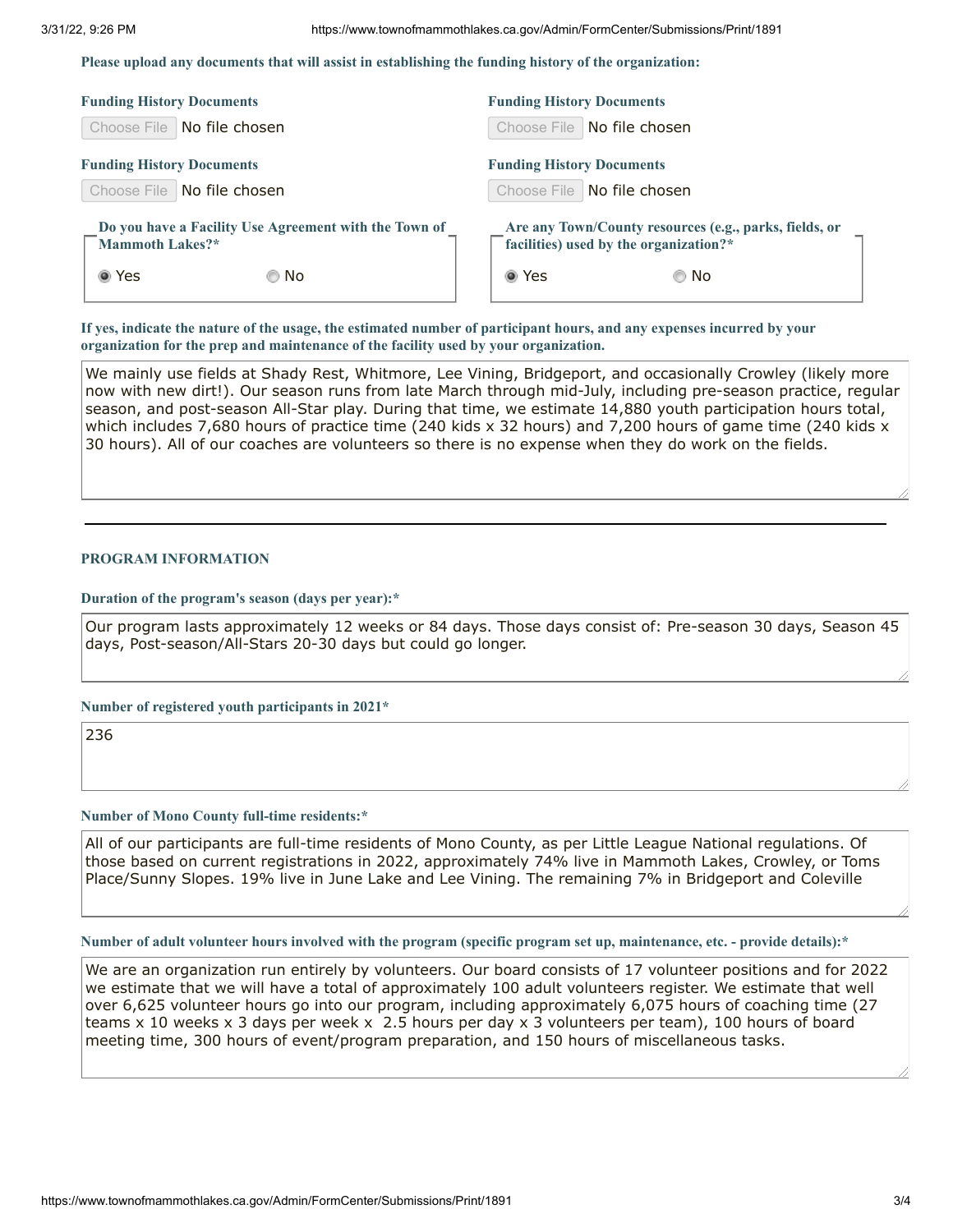What type of measures or procedures do you take to promote good sportsmanship among the players, coaches, and parents? Are there policies in place to discourage abusive behavior and language towards participants, coaches, and officials?\*

Good sportsmanship is at the core of Little League Fundamentals.

•Our player and parent pledges include verbiage of fair play, doing our best, and respecting others (including other players, coaches, and umpires.) Both pledges are distributed and recited at Opening Day. •All coaches are required to attend training.

•Each year we award Player of The Year to the player that embraces good sportsmanship, respect for the game and for others, and shows leadership within their team.

•Often these efforts will prevent any abusive behavior/language, but if not, abusive players/coaches are subject to game suspensions.

**Outside of your program, what type of community programs or projects does your organization participate in?**

Our volunteers actively volunteer (and hold board/leadership positions in many cases) with other local organizations including AYSO, Mammoth Sharks Swim Team, Girl Scouts of the Eastern Sierra, Mammoth Lakes Foundation, Mammoth Lakes Repertory Theater, Mono Council for the Arts, Mammoth Elementary School PTO, Mammoth Middle School Organization, MHS Boosters, Mammoth Schools NOW Education Foundation, Mammoth Schools classroom volunteer, Bridgeport Schools volunteer, Bridgeport Regional Planning Advisory Committee, Bridgeport Public Utilities District, Bridgeport Founders Day, Mammoth Medical Missions and more.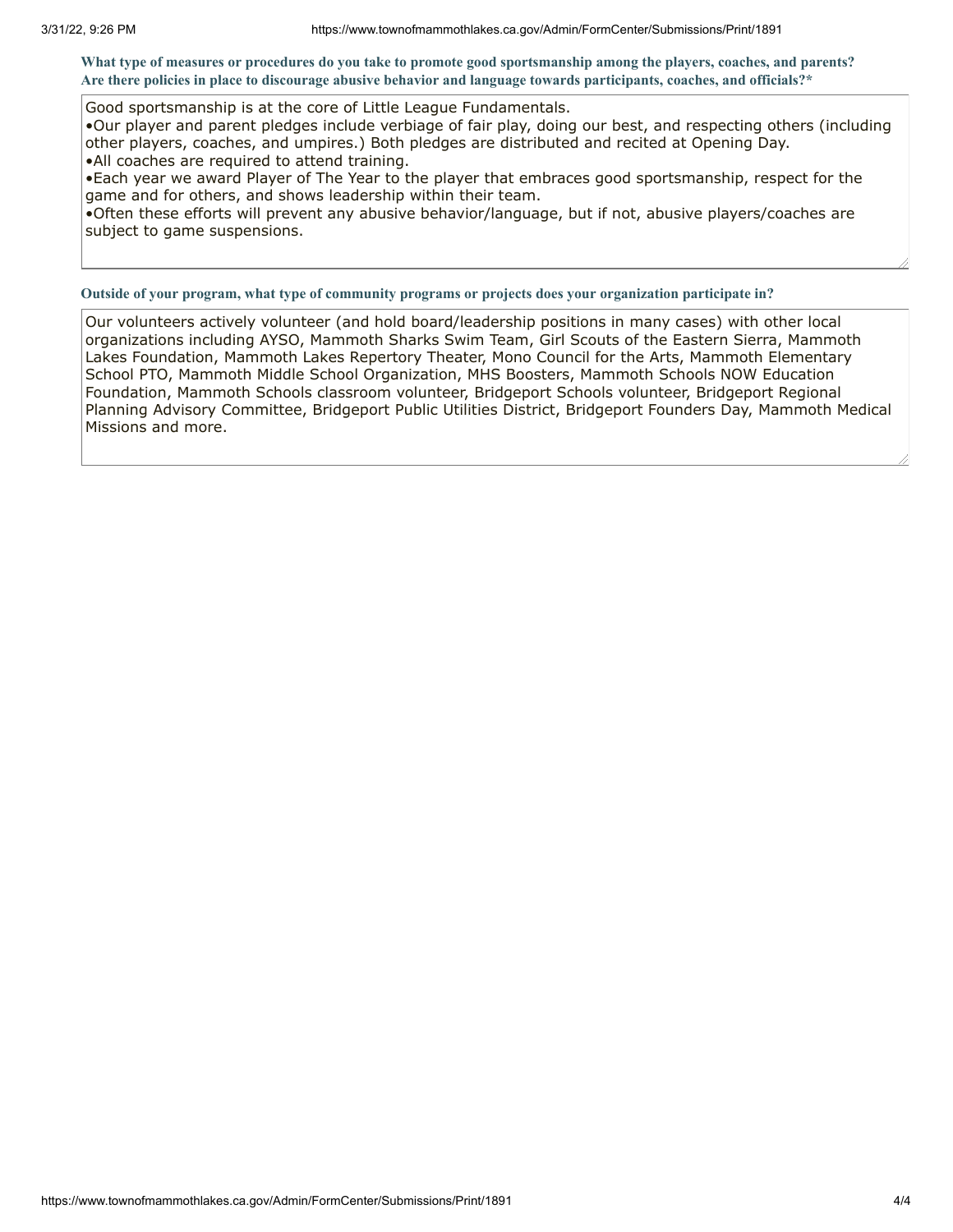# **Expenses Mono County Little League 2021 BUDGET (Draft/Estimate)**

## **Total Expenses 3 26,873.00**

| <b>Site Fees</b>      |      | <b>Concessions</b>               |   |
|-----------------------|------|----------------------------------|---|
| Field/facility rental | 1.00 | <b>Food, Drinks and Supplies</b> |   |
|                       |      |                                  | ۰ |
|                       |      |                                  |   |
|                       |      |                                  |   |
|                       |      |                                  | ۰ |
| <b>Totals:</b>        | 1.00 | Totals:                          | - |

| Uniforms/Equipment |           | <b>Training</b>  |  |
|--------------------|-----------|------------------|--|
| <b>Uniforms</b>    | 14,000.00 | Coaches          |  |
| Uniforms All-Star  | 800.00    | Volunteers       |  |
| Equipment          | 6,000.00  | <b>Officials</b> |  |
| All-Star Other     |           |                  |  |
|                    |           |                  |  |
| Totals:            | 20,800.00 | Totals:          |  |

| <b>Registration &amp; Marketing</b> |          | <b>Awards</b>              |  |
|-------------------------------------|----------|----------------------------|--|
| Print media                         |          | <b>Trophies</b>            |  |
| Website/Social Media                | 500.00   | <b>Sponsor Recognition</b> |  |
| Posters/Banners                     | 240.00   |                            |  |
| Refunds                             |          |                            |  |
| Photography                         | 1,468.00 |                            |  |
| Totals:                             | 2,208.00 | Totals:                    |  |

| <b>Administration</b> |  | <b>Travel</b>  |   |
|-----------------------|--|----------------|---|
| Telephone             |  | Transportation |   |
| Stationary supplies   |  | Accommodation  | ۰ |
| Copying               |  | Food           |   |
|                       |  |                | ٠ |
|                       |  |                | ٠ |
| <b>Totals:</b>        |  | Totals:        |   |

| <b>Miscellaneous</b> | <b>Staff</b> |                  |  |  |       |
|----------------------|--------------|------------------|--|--|-------|
| <b>Closing Day</b>   |              | Coaches          |  |  |       |
| <b>Opening Day</b>   |              | <b>Officials</b> |  |  |       |
| Contest Day          | 1,200.00     | Accounting       |  |  | 60.00 |
| Insurance            | 1,638.00     |                  |  |  |       |

|   |      | <b>Concessions</b>               |  |
|---|------|----------------------------------|--|
| Ć | 1.00 | <b>Food, Drinks and Supplies</b> |  |
| c |      |                                  |  |
| ċ |      |                                  |  |
| c |      |                                  |  |
| r |      |                                  |  |
|   | 1.00 | <b>Totals:</b>                   |  |

|    |           | <b>Training</b>  |  |  |
|----|-----------|------------------|--|--|
| \$ | 14,000.00 | Coaches          |  |  |
|    | 800.00    | Volunteers       |  |  |
| \$ | 6,000.00  | <b>Officials</b> |  |  |
| \$ |           |                  |  |  |
| \$ |           |                  |  |  |
| Ś. | 20,800.00 | Totals:          |  |  |

| <b>Awards</b>              |  |
|----------------------------|--|
| <b>Trophies</b>            |  |
| <b>Sponsor Recognition</b> |  |
|                            |  |
|                            |  |
|                            |  |
| Totals:                    |  |

|    | <b>Travel</b>  |  |
|----|----------------|--|
| \$ | Transportation |  |
| Ś  | Accommodation  |  |
| ċ  | Food           |  |
| ¢  |                |  |
| ć  |                |  |
| ረ  | Totals:        |  |

| <b>Staff</b>     |       |
|------------------|-------|
| Coaches          |       |
| <b>Officials</b> |       |
| Accounting       | 60.00 |
|                  |       |